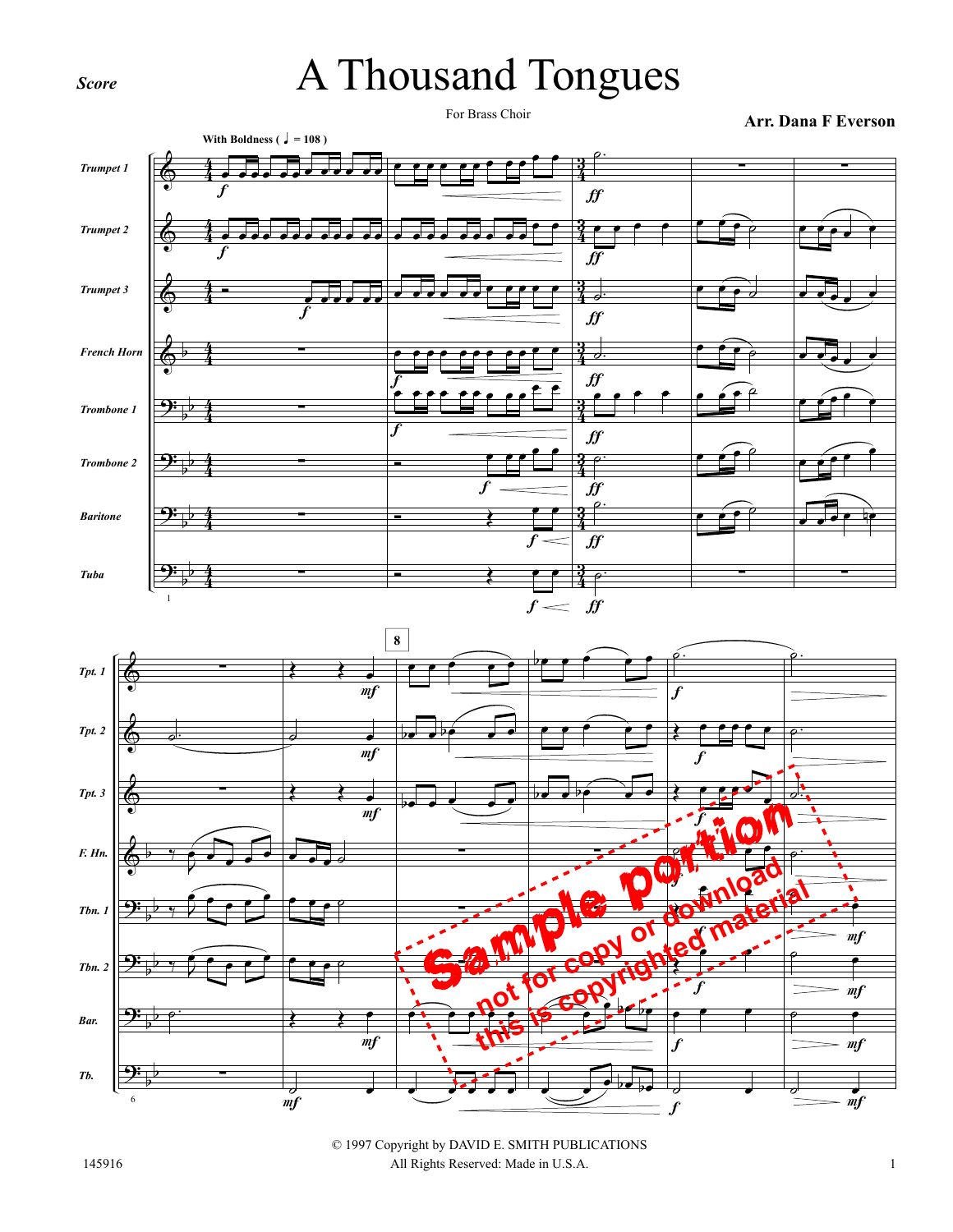



 $145916$  3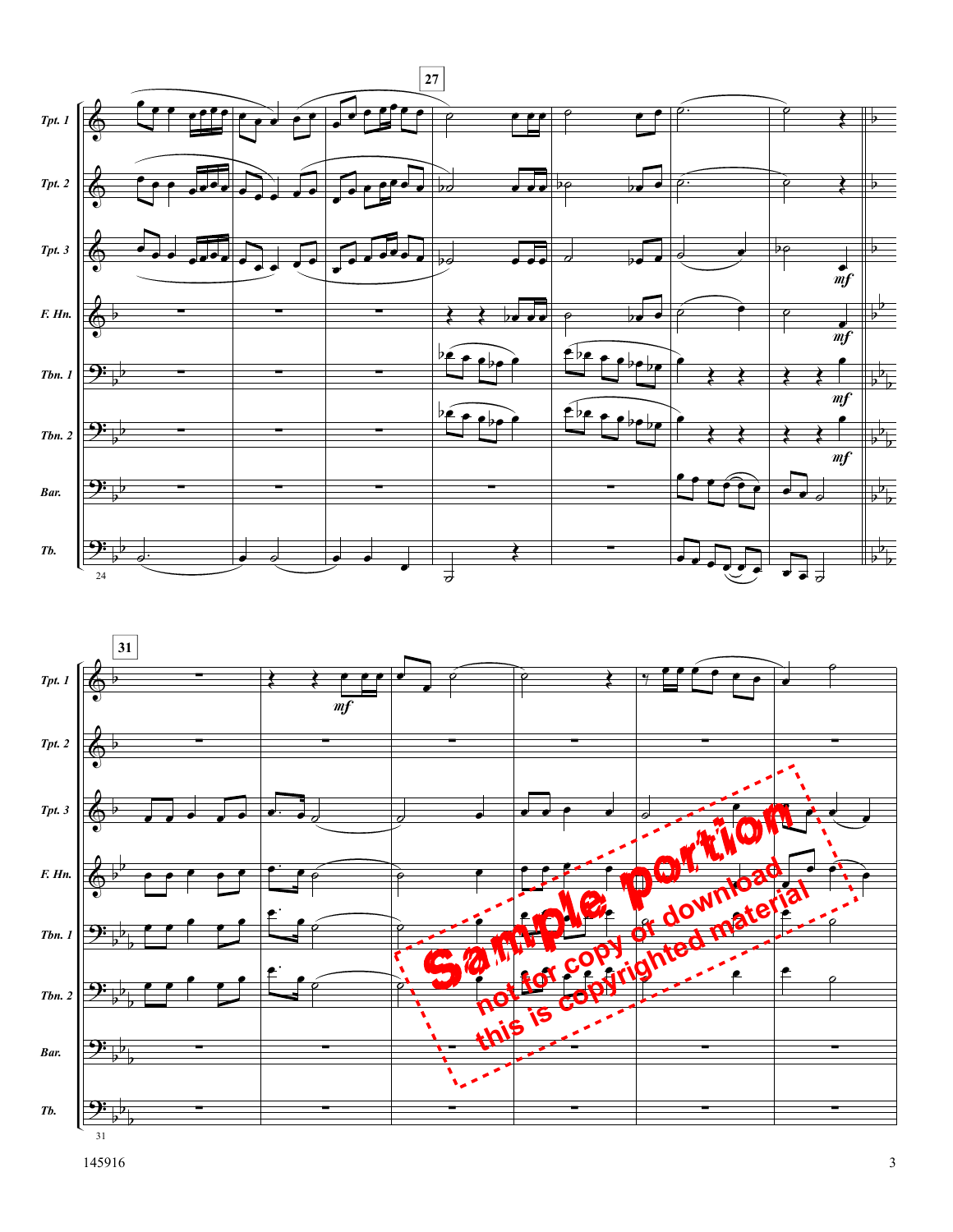